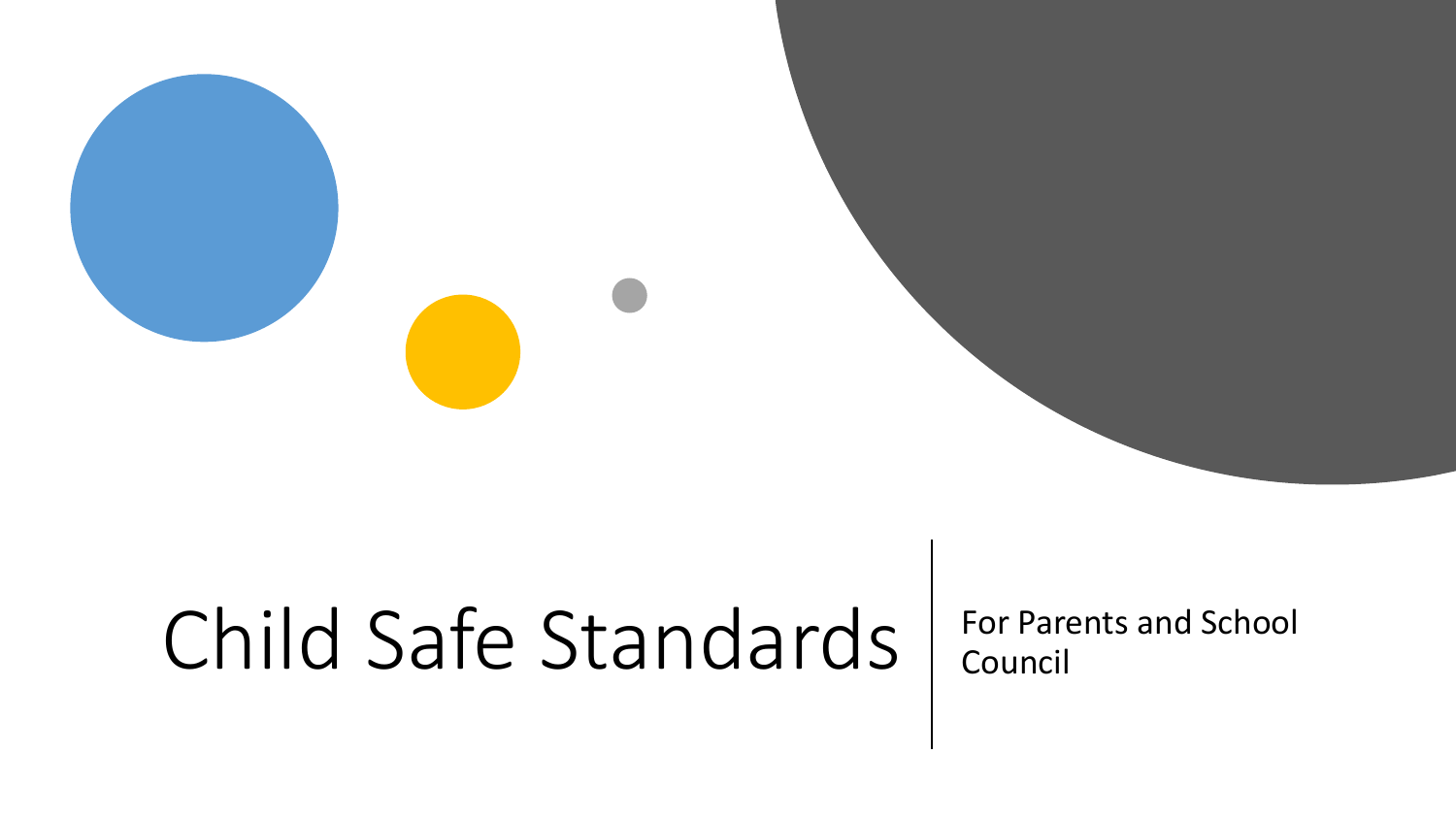#### What is Child Safe?



- Children have the right to be safe and protected, including at school. It is important that you feel confident that your child is safe and well in care of their school.
- Schools are responsible for keeping children safe. Schools have to meet legal requirements for the care, safety and welfare of students. From August 1st 2016 schools have needed to meet child safe standards to achieve a zero tolerance to child abuse.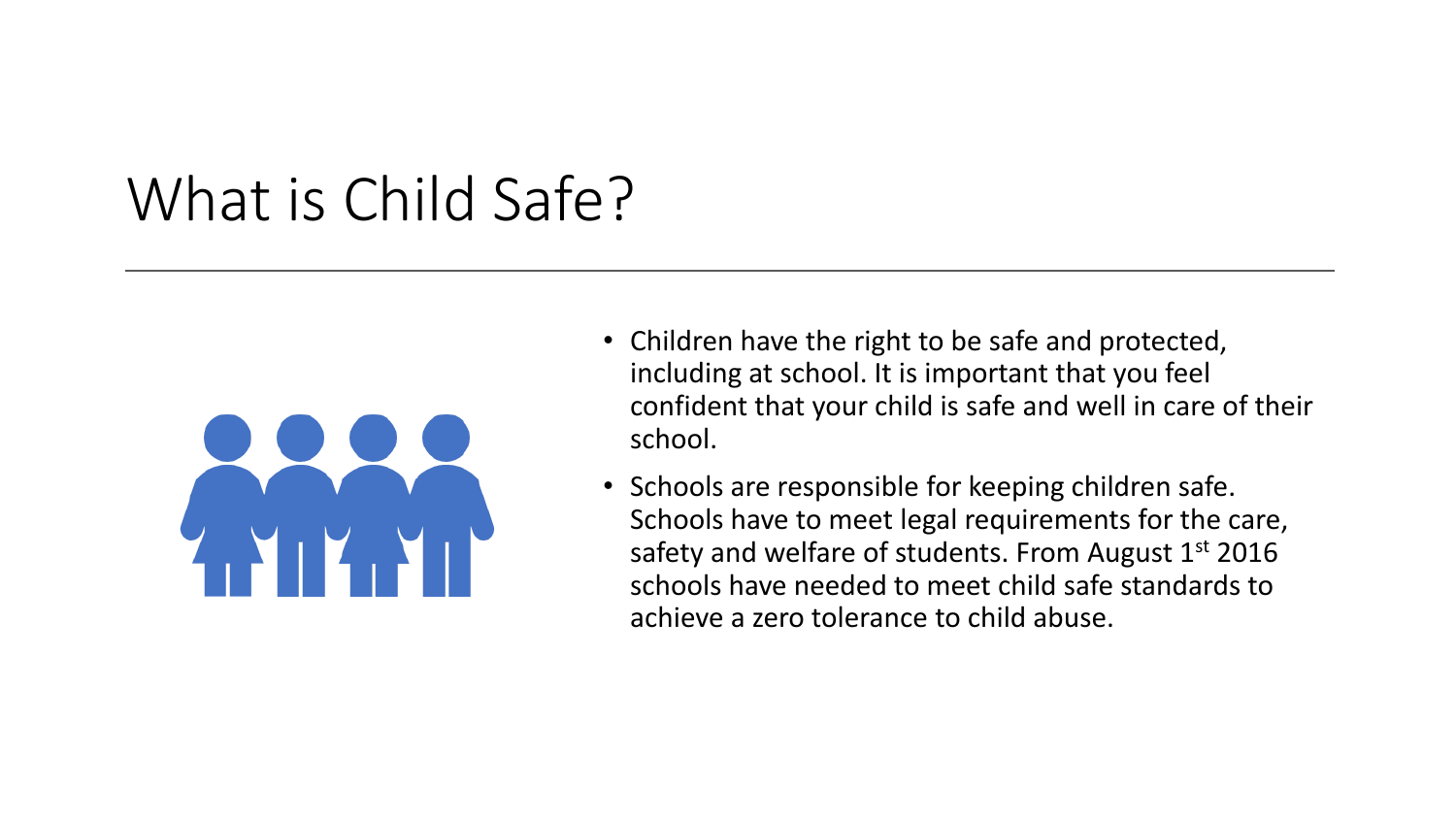#### Bentleigh West Primary School – Child Safe **Officers**

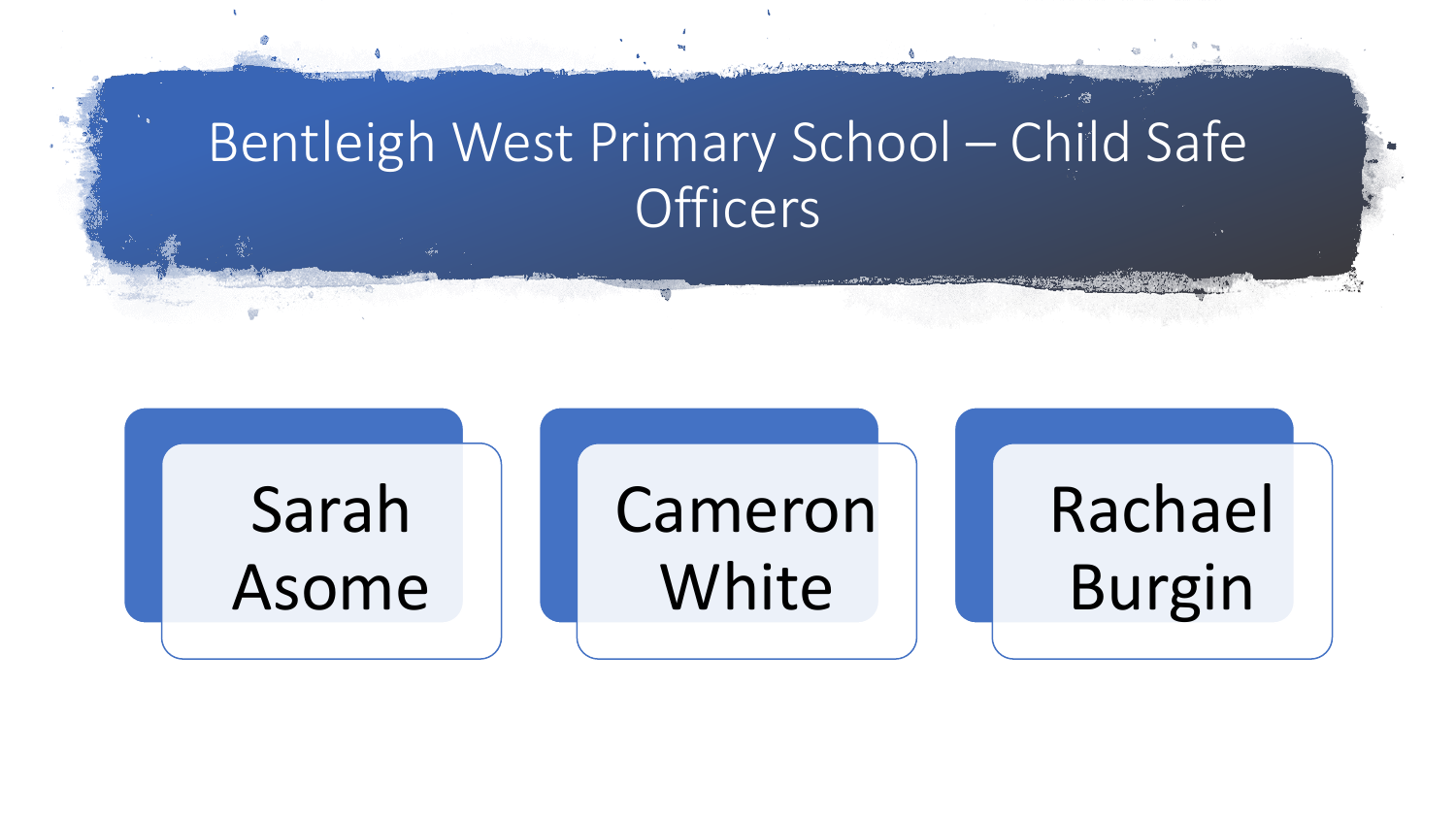• The following slides state the child safe standard and how BWPS ensures the standard addressed in the over culture, policies, procedures and actions of the day to day running of the school.

### Bentleigh West Primary School – approach to child safety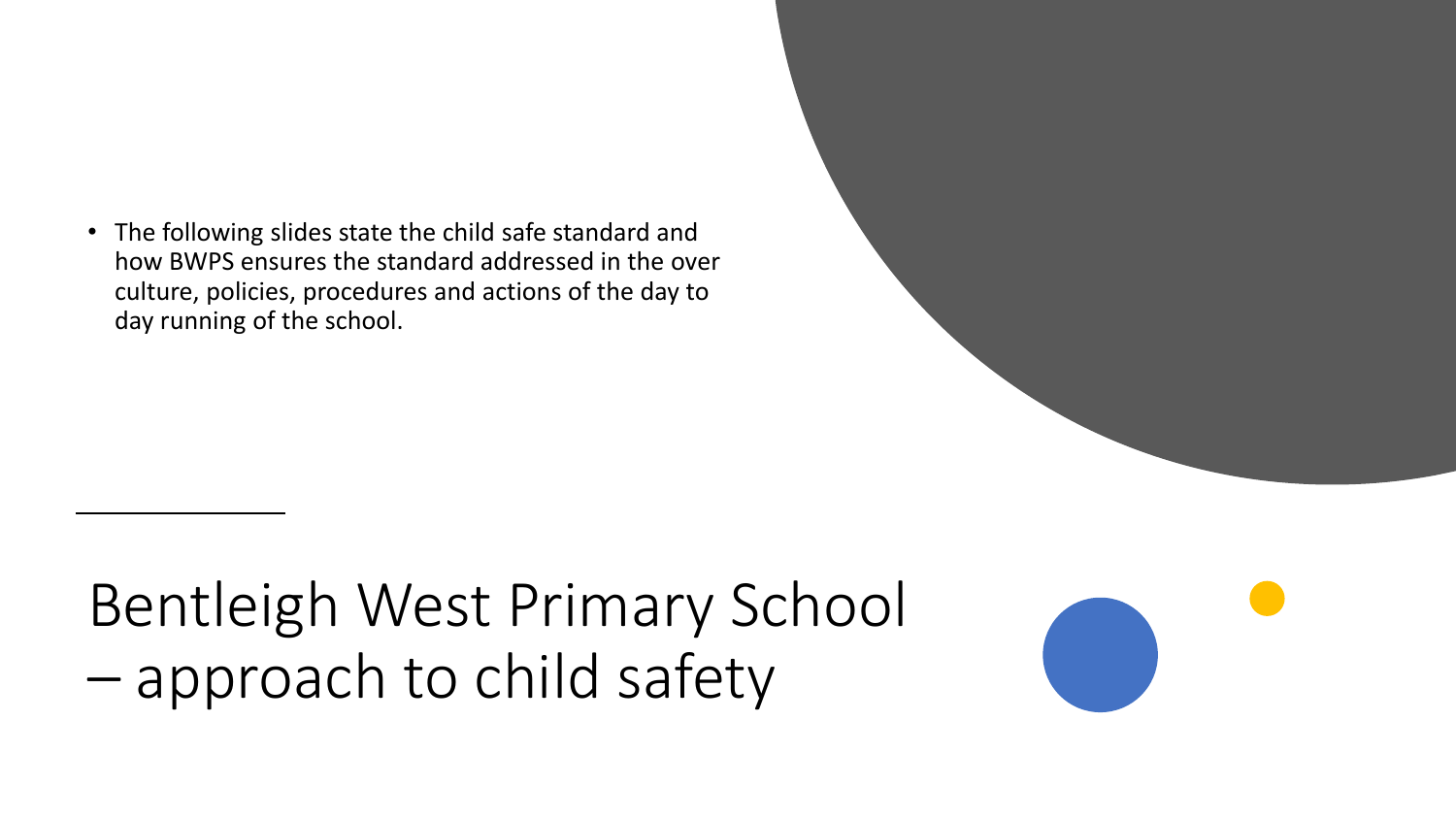- Ensure all staff members know the policy embed into staff meetings as agenda item, staff handbook, PD, Induction.
- Wellbeing role assigned to include child safety.
- Curriculum Leaders role include child safety.
- E-smart/cybersafety within ICT curriculum.
- SWPB and Respectful Relationships
- Child Safe information on Website.
- Posters and promotion displayed.

Standard 1: Strategies to embed and organisation culture of child safety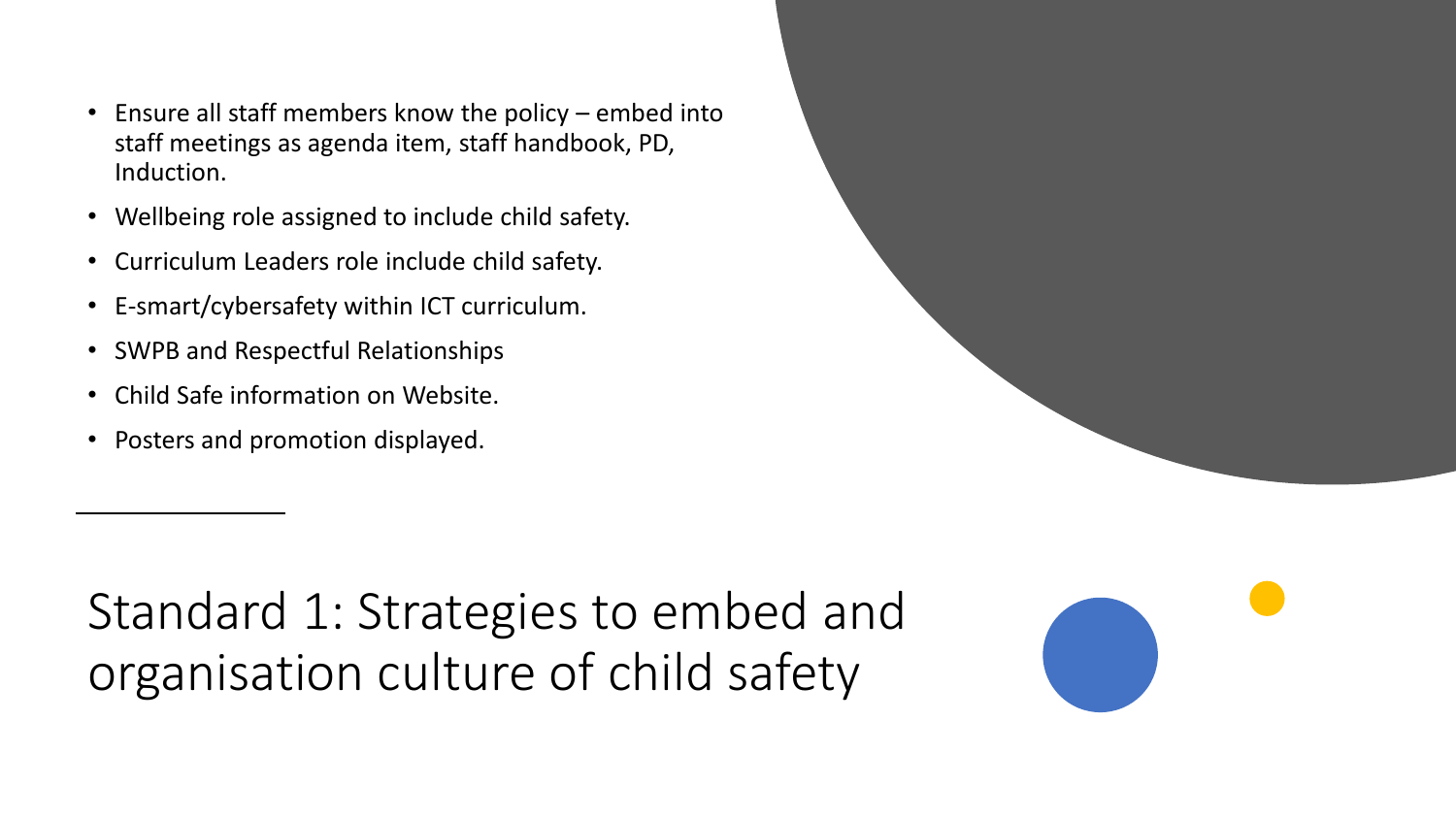BWPS is committed to safety and wellbeing of all children and young people. This is the focus of our care and decision making. BWPS has zero tolerance for child abuse.

BWPS is committed to providing a child safe environment where children and young people are safe and feel safe, their voices are heard about decisions that affect their lives. BWPS pays particular attention to the cultural safety of aboriginal children and children from culturally/linguisticly diverse backgraounds as well as the safety of children with a disability

Every person involved at BWPS has a responsibility to understand the important and specific role they play to ensure the wellbeing and safety of all children is at the forefront of all they do and decision they make.

The school shares this by:

- Staff Induction
- Staff Handbook
- Staff Meetings
- **Newsletters**
- School Website
- Parent Information Nights

Standard 2: A child safety policy or statement of commitment to child safety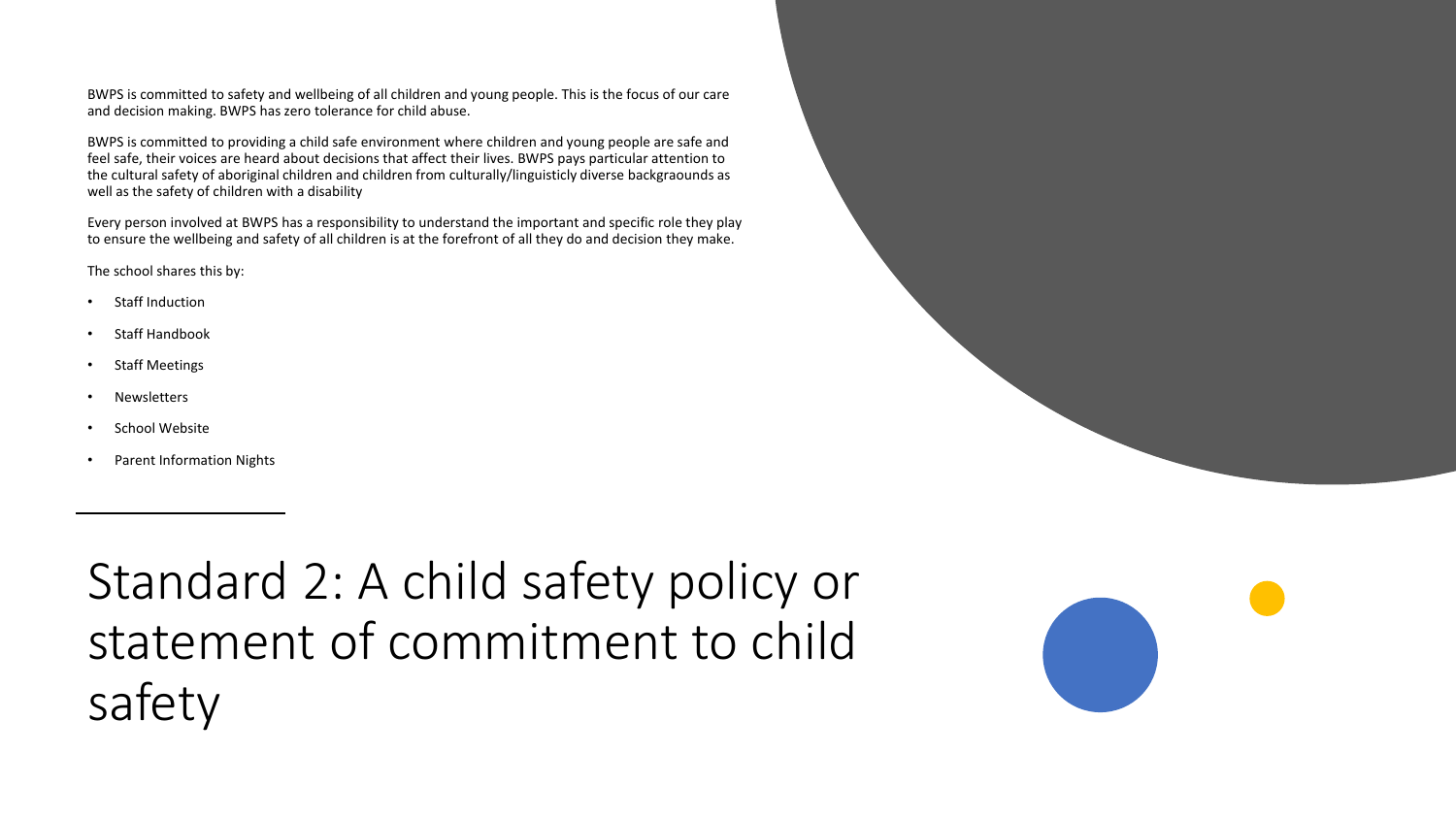- Ensuring Code of Conduct is signed and VIT or WWC cards are presented before entry to school.
- School Values clearly outline the behaviours and expectations of interactions between staff, students and parents within the school.
- All staff read and sign the code of conduct on an annual basis or when appointed to the position.

## Standard 3: A child safety code of conduct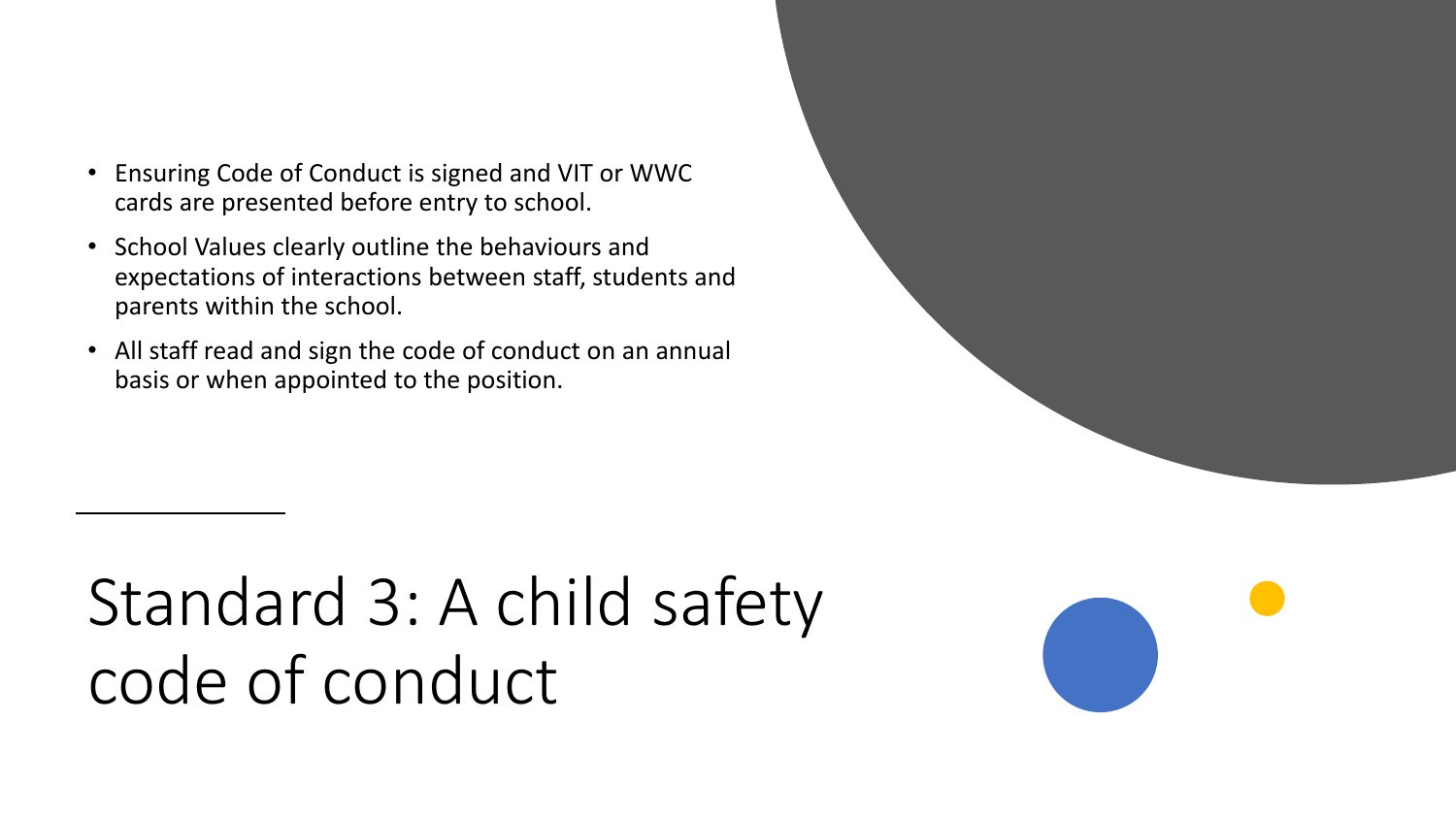- Follow Merit and Equity based procedures.
- Ensure advertisements, interviews, background checks all include child safe focus to ensure appropriate staff are employed.
- VIT and WWC cards are presented code of conduct signed.
- Appropriate training offered DET modules.
- Induction Program Covers Child Safe
- Duty of Care Policy
- Yard Duty meeting managing risk

Standard 4: Staff school selection, supervision and management practices for a child safe environment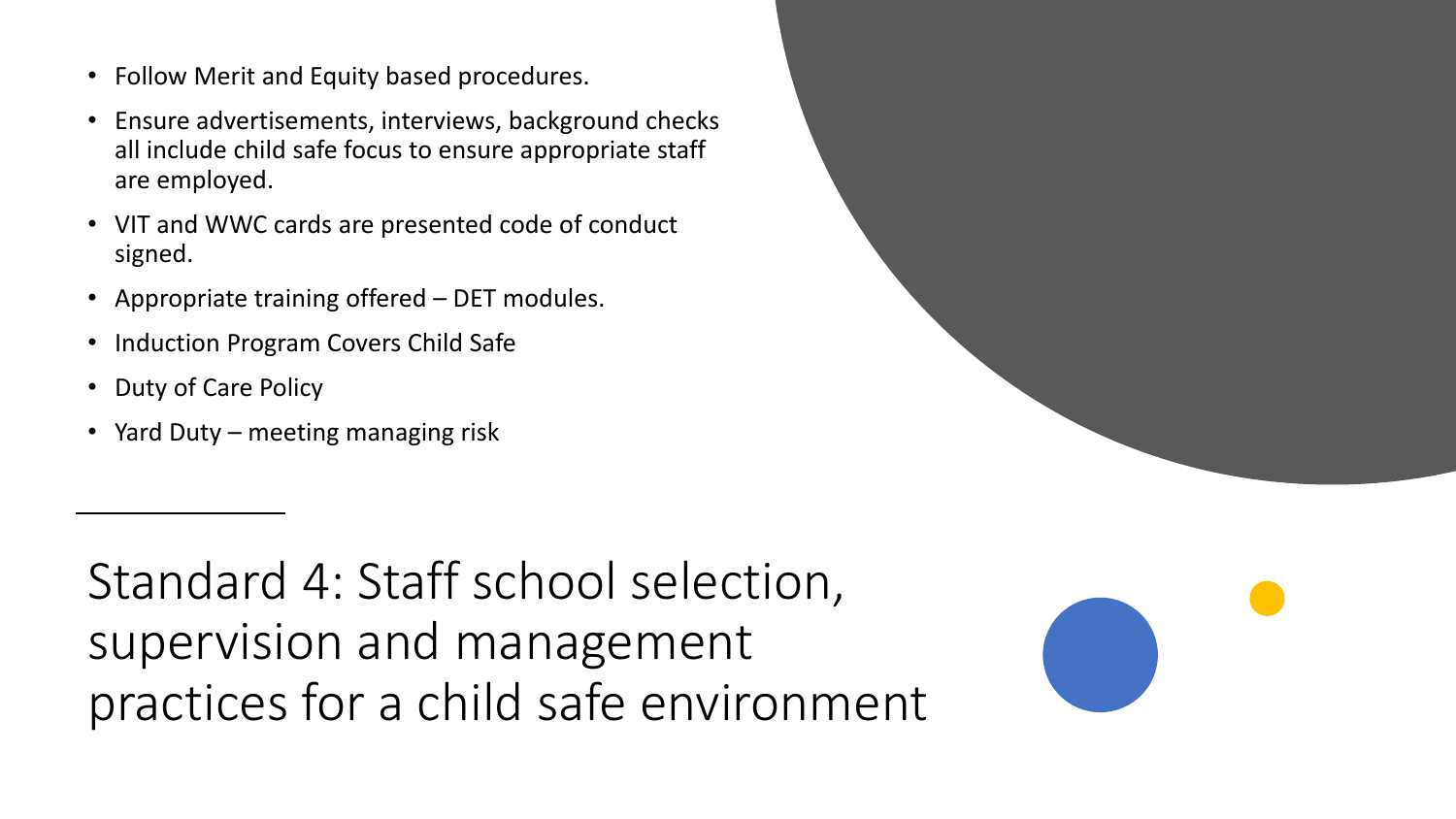- Abuse can be Physical, Sexual, Grooming, Emotional, Neglect, Family Violence, Student Sex offending or sexual behavior in children under 10.
- Staff are mandatory reporters and are trained in reporting allegation and suspicion of abuse and understand procedures.
- Responding and reporting procedures are in the Mandatory Reporting Policy and displayed in teachers work spaces throughout the school and in the hand book.
- All teachers are trained to report on their belief and independent to school leadership if required.
- Reports can be made to any teacher, child safe officers and the principal team.

Standard 5:Procedures for responding to and reporting allegations of suspected child abuse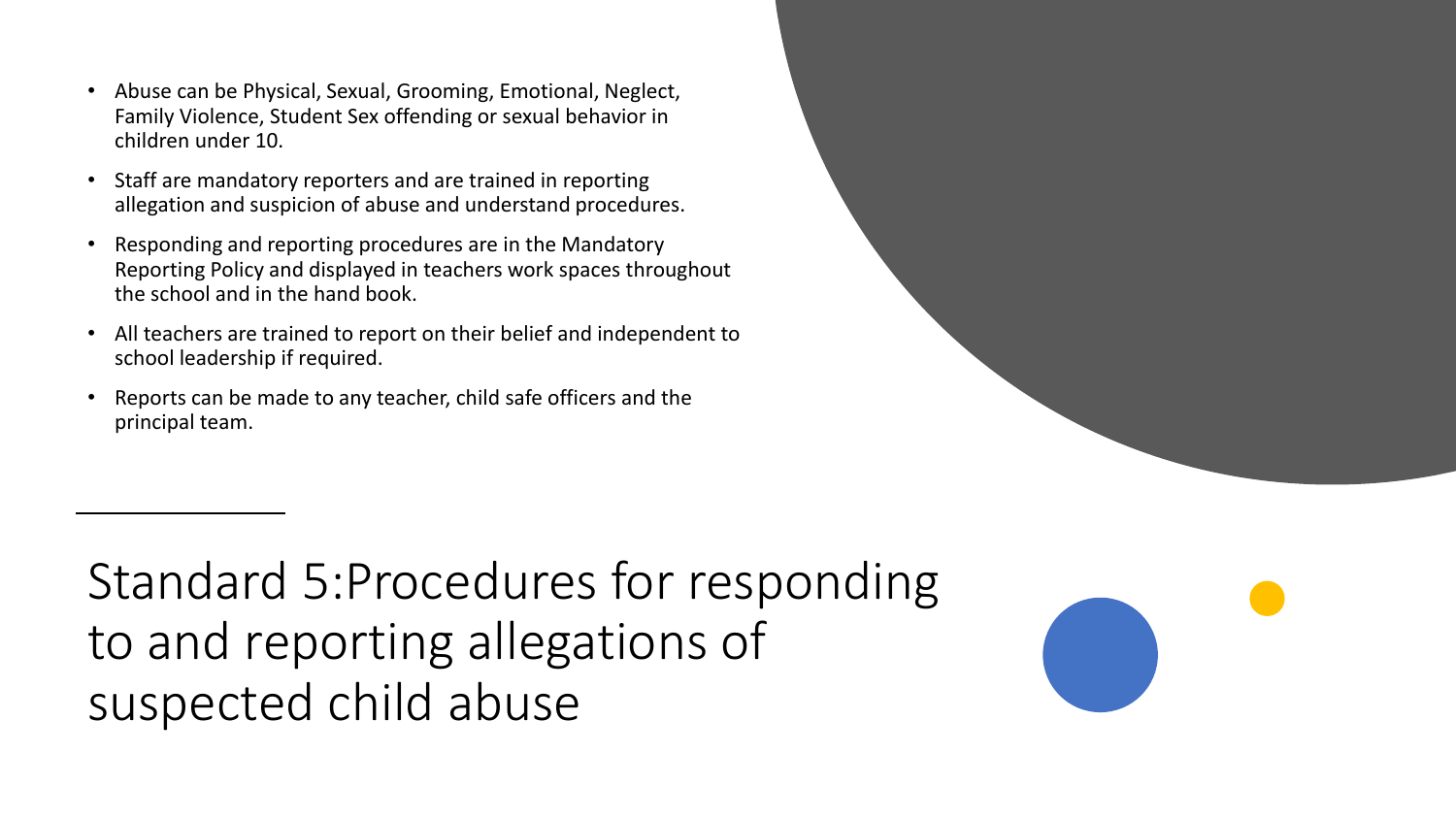- Regular training for all staff in relation to all standards.
- Child Safe on the agenda for every leadership meeting and school council meeting.
- Child Safe Officers available for School Community.
- Risk assessments of excursions, incursions and camps to include child safe precautions.
- Volunteers and outside agencies, contractors (SAMS 4 Schools) all screened and mandated to use child safe standards (after school care)
- SWPBS and Respectful Relationships

Standard 6: Strategies to identify and reduce or remove risks of child abuse.